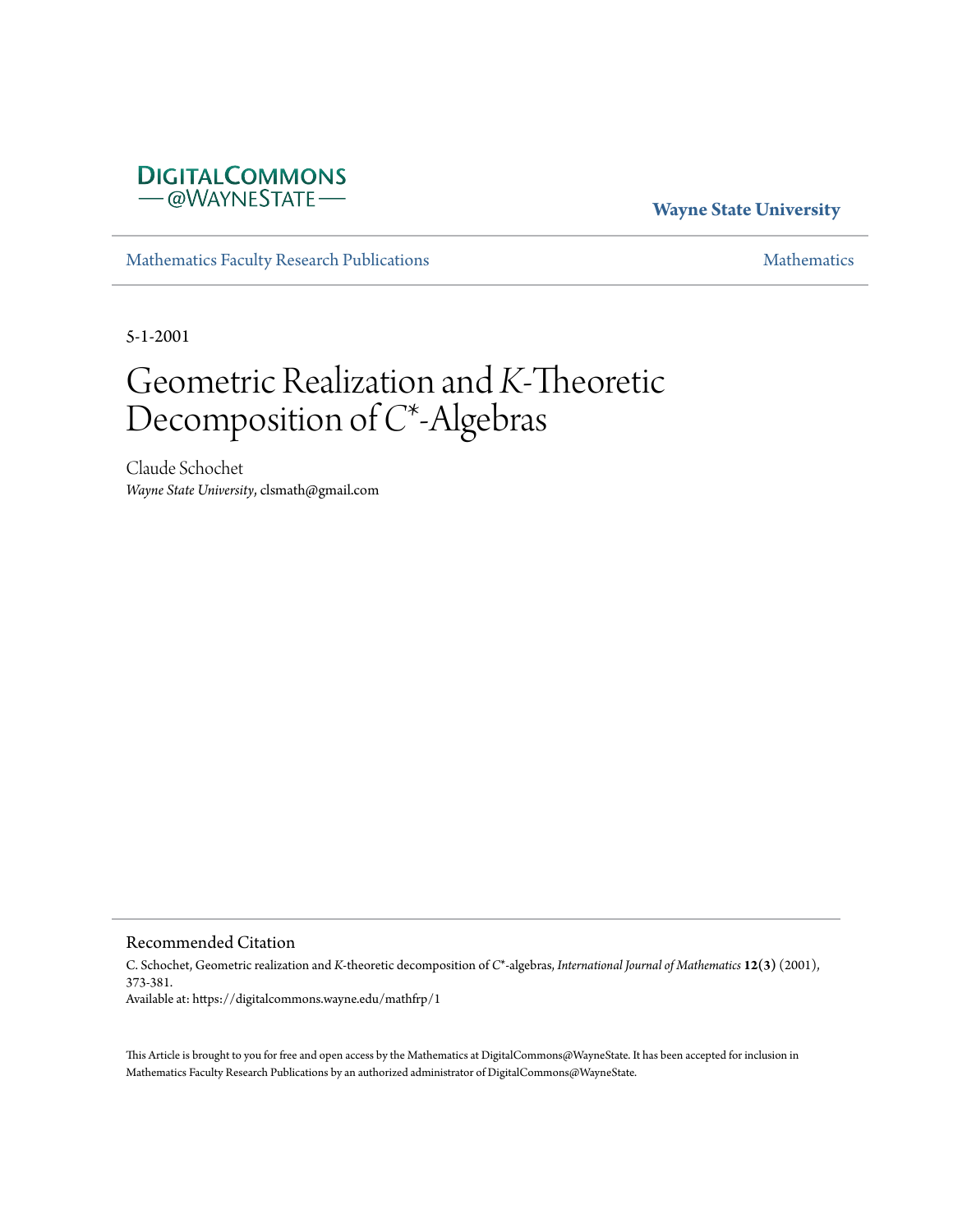# GEOMETRIC REALIZATION AND K-THEORETIC DECOMPOSITION OF C\*-ALGEBRAS

C. L. SCHOCHET

Mathematics Department Wayne State University Detroit, MI 48202

Submitted November 25, 1999

ABSTRACT. Suppose that A is a separable  $C^*$ -algebra and that  $G_*$  is a (graded) subgroup of the  $\mathbb{Z}/2$ -graded group  $K_*(A)$ . Then there is a natural short exact sequence

$$
(*)\qquad \qquad 0 \to G_* \longrightarrow K_*(A) \longrightarrow K_*(A)/G_* \to 0.
$$

In this note we demonstrate how to geometrically realize this sequence at the level of  $C^*$ -algebras. As a result, we KK-theoretically decompose A as

 $0 \to A \otimes \mathcal{K} \longrightarrow A_f \longrightarrow SA_t \to 0$ 

where  $K_*(A_t)$  is the torsion subgroup of  $K_*(A)$  and  $K_*(A_f)$  is its torsionfree quotient. Then we further decompose  $A_t$ : it is KK-equivalent to  $\bigoplus_p A_p$  where  $K_*(A_p)$ is the p-primary subgroup of the torsion subgroup of  $K_*(A)$ . We then apply this realization to study the Kasparov group  $K^*(A)$  and related objects.

In Section 1 we produce the basic geometric realization. For any separable  $C^*$ algebra A and group  $G_*$  we produce associated  $C^*$ -algebras  $A_s$  (s for subgroup) and  $A_q$  (q for quotient group) and, most importantly, a short exact sequence of  $C^*$ -algebras

$$
0 \to A \otimes \mathcal{K} \to A_q \to SA_s \to 0
$$

whose associated  $K_*$ -long exact sequence is  $(*)$ . In the case where  $G_*$  is the torsion subgroup of  $K_*(A)$  we use the notation  $A_t$  (t for torsion) and  $A_f$  (f for torsionfree) respectively. We further decompose  $A_t$  into its p-primary summands  $A_p$  for each prime p.

Section 2 deals with the following question: may calculations of the Kasparov groups  $KK_*(A, B)$  be reduced down to the four cases  $(A_t, B_t)$ ,  $(A_t, B_f)$ ,  $(A_f, B_t)$ and  $(A_f, B_f)$  ? We show that this is indeed possible in a wide variety of situations. Sections 3 and 4 deal with these special cases.

 $T<sub>1</sub>$  A  $C<sub>T</sub>$  V

<sup>1991</sup> *Mathematics Subject Classification*. Primary 46L80, 19K35, 46L85.

*Key words and phrases.* K-theory for C<sup>∗</sup> -algebras, geometric realization, Kasparov theory.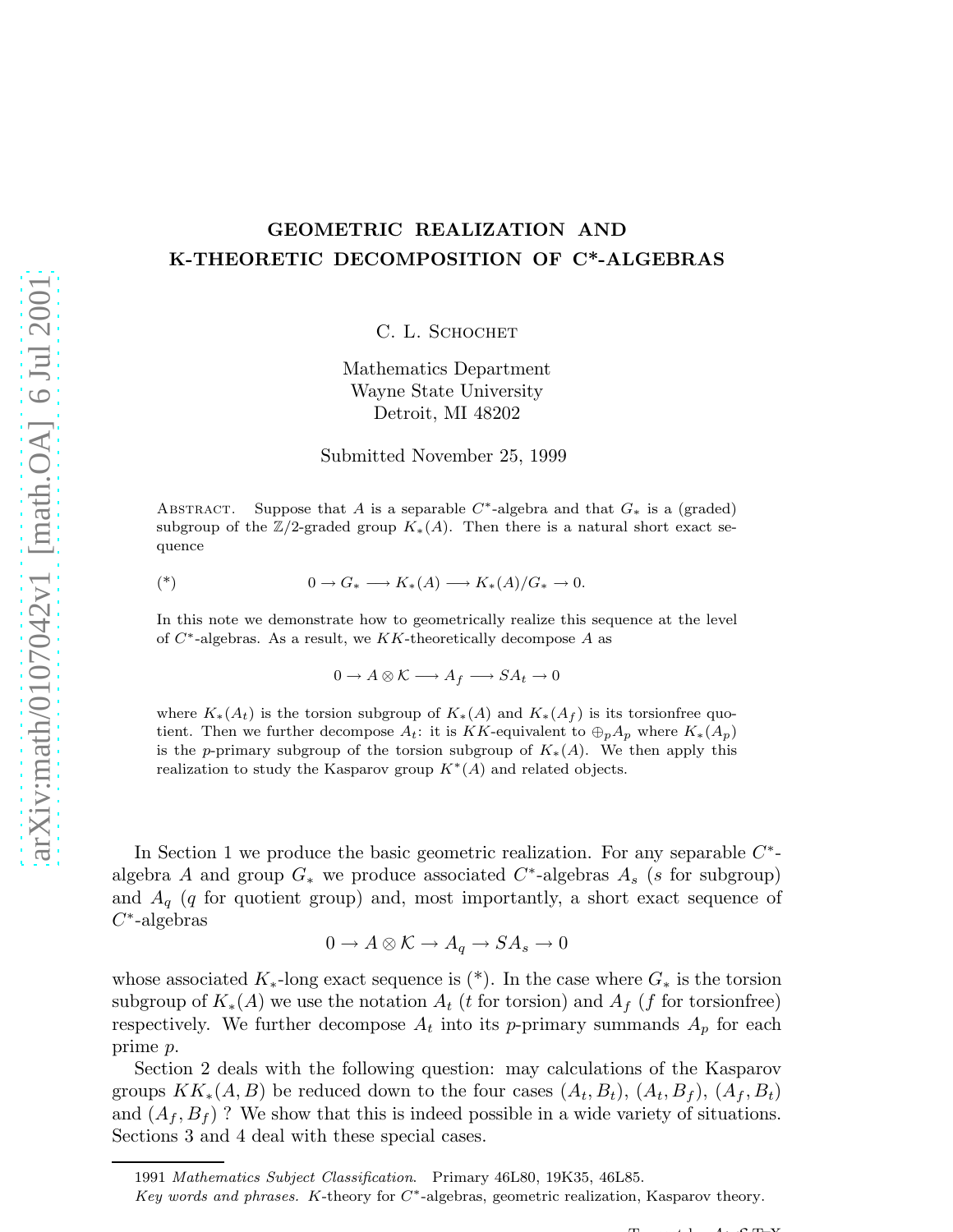#### 2 C. L. SCHOCHET

Geometric realization as a general technique was introduced to topological Ktheory of spaces by M. F. Atiyah  $[1]$  in his proof of the Künneth theorem for  $K^*(X \times Y)$ . We adapted the technique [6] to prove the corresponding theorem for the K-theory for  $C^*$ -algebras and used it with J. Rosenberg in our proof of the Universal Coefficient Theorem (UCT) [4].

### 1. Geometric Realization

In this section we produce the main geometric realization and we extend the result to give a p-primary decomposition for a  $C^*$ -algebra.

Let  $\mathcal N$  denote the bootstrap category [6, 4].

Theorem 1.1. *Suppose that* A *is a separable* C ∗ *-algebra. Let* G<sup>∗</sup> *be some subgroup of*  $K_*(A)$ . Then there is an associated C<sup>\*</sup>-algebra  $A_s \in \mathcal{N}$ , a separable C<sup>\*</sup>-algebra Aq*, and a short exact sequence*

(1.2) 
$$
0 \to A \otimes \mathcal{K} \to A_q \to SA_s \to 0
$$

*whose induced* K*-theory long exact sequence fits into the commuting diagram*

$$
\begin{array}{ccccccccc}\n & 0 & \xrightarrow{\hspace{25mm}} & K_*(A_s) & \xrightarrow{\hspace{25mm}} & K_*(A \otimes \mathcal{K}) & \xrightarrow{\hspace{25mm}} & K_*(A_q) & \xrightarrow{\hspace{25mm}} & 0 \\
 & & \downarrow^{\cong} & & \downarrow^{\cong} & & \downarrow^{\cong} & & \\
 & 0 & \xrightarrow{\hspace{25mm}} & G_* & \xrightarrow{\hspace{25mm}} & K_*(A) & \xrightarrow{\hspace{25mm}} & K_*(A)/G_* & \xrightarrow{\hspace{25mm}} & 0.\n\end{array}
$$

*If* A *is nuclear then so is*  $A_q$ . *If*  $A \in \mathcal{N}$  *then so is*  $A_q$ . *If*  $A \in \mathcal{N}$  *and if*  $G_*$  *is a direct summand of*  $K_*(A)$  *then* A *is*  $KK$ -equivalent to  $A_s \oplus A_q$ .

Note that we think of  $A_s$  as realizing the subgroup  $G_*$  and  $A_q$  as realizing the quotient group  $K_*(A)/G_*$ , hence the notation.

*Proof.* Let  $A_s$  denote any  $C^*$ -algebra in  $\mathcal N$  with

$$
K_*(A_s) \cong G_*.
$$

Such  $C^*$ -algebras exist and are unique up to  $KK$ -equivalence by the UCT [4]. Let

$$
\theta: K_*(A_s) \to K_*(A)
$$

be the corresponding homomorphism. Since  $A_s \in \mathcal{N}$ , the UCT holds for the pair  $(A_s, A)$ , and so  $\theta$  is in the image of the index map

$$
\gamma: KK_*(A_s, A) \to Hom_{\mathbb{Z}}(K_*(A_s), K_*(A)).
$$

Say that

$$
\theta = \gamma(\tau)
$$

for some

$$
\tau \in KK_0(A_s, A).
$$

As  $A_s$  is nuclear,

$$
V V (A \mid A) \sim \mathcal{E}_{\text{ref}}(C A \mid A)
$$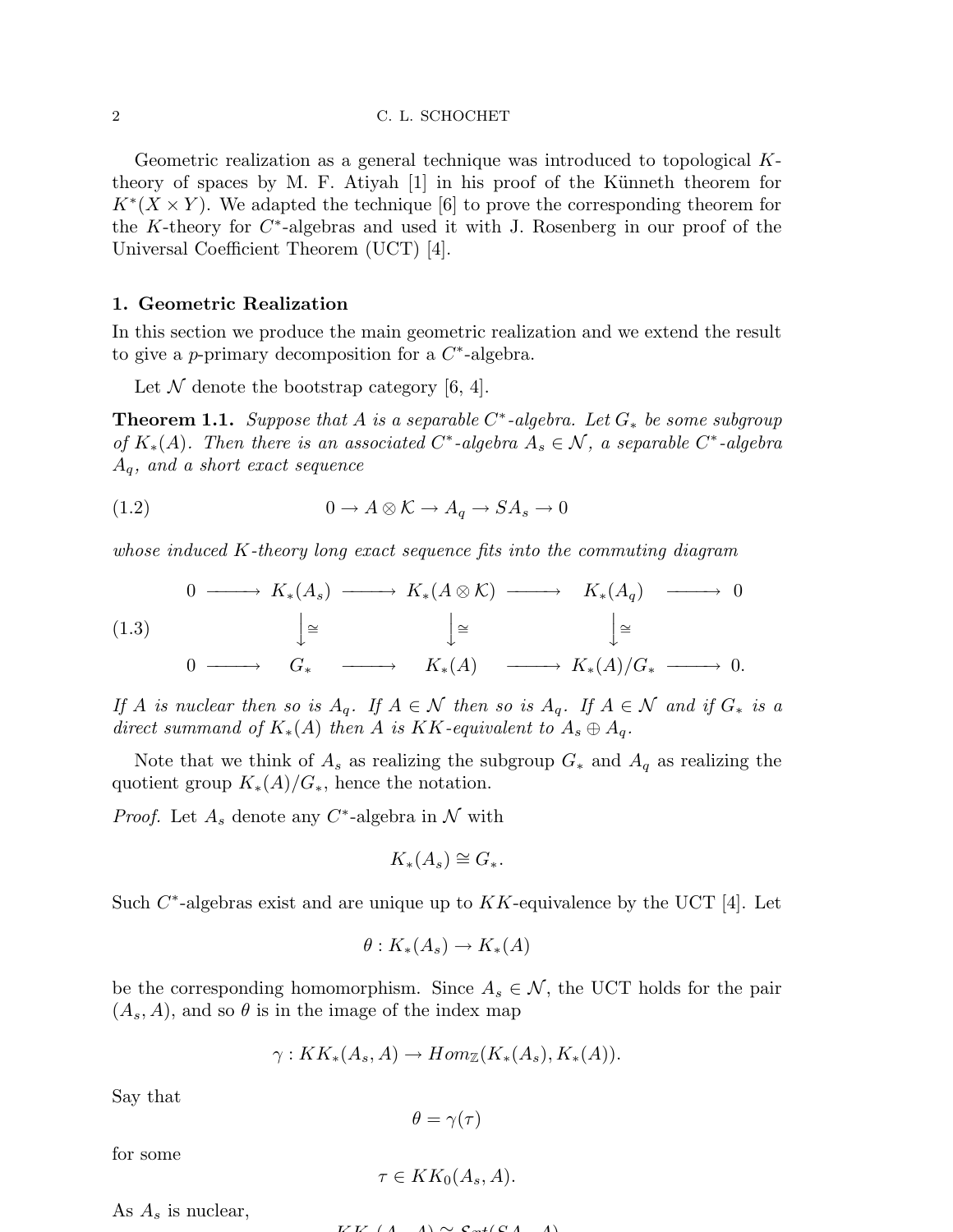and hence  $\tau$  corresponds to an equivalence class of extensions of  $C^*$ -algebras of the form

$$
0 \to A \otimes \mathcal{K} \to E \to SA_s \to 0.
$$

Define  $A_q = E$ . (This choice depends upon the choice of  $A_s$  among its KKequivalence class and the choice of  $\tau$  modulo the kernel of  $\gamma$ ). Note that E is nuclear/bootstrap if and only if A is nuclear/bootstrap. Then the diagram

$$
K_j(A_q) \longrightarrow K_j(SA_s) \longrightarrow K_{j-1}(A \otimes \mathcal{K}) \longrightarrow K_{j-1}(A_q)
$$

$$
\downarrow \cong \qquad \qquad \downarrow \cong
$$

$$
K_{j-1}(A_s) \longrightarrow K_{j-1}(A)
$$

commutes, and thus  $\delta$  is mono and the long exact  $K_*$ -sequence breaks apart as shown.

If  $G_*$  is a direct summand of  $K_*(A)$  then

$$
K_*(A) \cong G_* \oplus K_*(A)/G_* \cong K_*(A_s) \oplus K_*(A_q) \cong K_*(A_s \oplus A_q)
$$

and, replacing algebras by their suspensions as needed, the  $KK$ -equivalence is obtained.

 $\Box$ 

Henceforth we shall regard  $A_s$  and  $A_q$  as  $C^*$ -algebras associated to A and  $G_*,$ with the understanding that these are well-defined only up to  $KK$ -equivalence modulo the kernel of  $\gamma$ , as explained above.

The next step is to decompose  $A_t$  into its p-primary components.

**Theorem 1.4.** Let  $A \in \mathcal{N}$  and suppose that  $K_*(A)$  is a torsion group, so that  $A = A_t$ . Then A is KK-equivalent to a  $C^*$ -algebra  $\oplus A_p$ , where

$$
K_*(A_p) \cong K_*(A)_p
$$

*the p-primary torsion subgroup of*  $K_*(A)$ *.* 

*Proof.* For each prime p, choose  $N_{(p)} \in \mathcal{N}$  with  $K_1(N_{(p)}) = 0$  and

$$
K_0(N_{(p)}) \cong \mathbb{Z}_{(p)}
$$

the integers localized at p. Define

$$
A_p = A_t \otimes N_{(p)}.
$$

The Künneth formula  $[6]$  implies that

$$
K_*(A_p) \cong K_*(A_t \otimes N_{(p)}) \cong K_*(A_t) \otimes K_*(N_{(p)}) \cong K_*(A_t) \otimes \mathbb{Z}_{(p)} \cong K_*(A)_p
$$

as desired. Then

$$
K_*(\oplus_p A_p) \cong \oplus_p K_*(A_p) \cong \oplus_p K_*(A)_p \cong K_*(A_t)
$$

and another use of the UCT implies that  $A_t$  is KK-equivalent to  $\oplus_p A_p$ .

$$
\Box
$$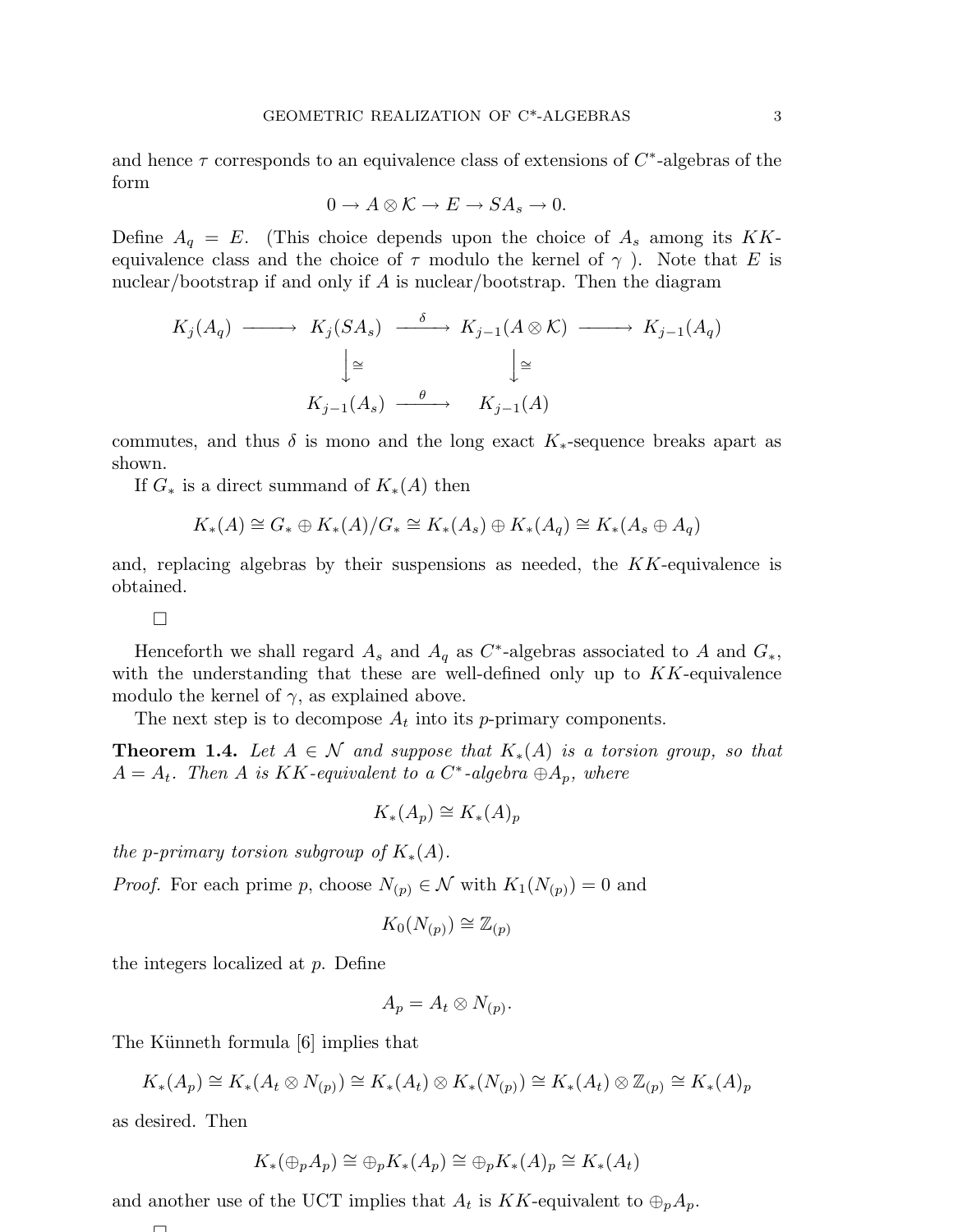We summarize:

Theorem 1.5. *Suppose that* A *is a separable* C ∗ *-algebra. Then there is an associated*  $C^*$ -algebra  $A_t \in \mathcal{N}$ , a separable  $C^*$ -algebra  $A_f$ , and a short exact sequence

(1.6) 
$$
0 \to A \otimes \mathcal{K} \to A_f \to SA_t \to 0
$$

*whose induced* K*-theory long exact sequence fits into the commuting diagram*

$$
\begin{array}{ccccccc}\n & 0 & \longrightarrow & K_*(A_t) & \longrightarrow & K_*(A \otimes \mathcal{K}) & \longrightarrow & K_*(A_f) & \longrightarrow & 0 \\
 & & \downarrow \cong & & \downarrow \cong & & \downarrow \cong & \\
0 & \longrightarrow & K_*(A)_t & \longrightarrow & K_*(A \otimes \mathcal{K}) & \longrightarrow & K_*(A)_f & \longrightarrow & 0.\n\end{array}
$$

*If A is nuclear then so is*  $A_f$ *. If*  $A \in \mathcal{N}$  *then so is*  $A_f$ *. Further, the*  $C^*$ -algebra  $A_t$  $\hat{h}$  as a p-primary decomposition: it is KK-equivalent to a  $C^*$ -algebra  $\oplus_p A_p$ , where  $A_p \in \mathcal{N}$  *for all* p and

$$
K_*(A_p) \cong K_*(A)_p
$$

*the* p-primary torsion subgroup of  $K_*(A)$ . Finally, if  $A \in \mathcal{N}$  and  $K_*(A)_t$  is a *direct summand of* K∗(A) *then* A *may be replaced by the* KK*-equivalent* C ∗ *-algebra*  $A_t \oplus A_f$ 

 $\Box$ 

### 2. Splitting the Kasparov Groups

If A and B are in N and their K-theory torsion subgroups  $K_*(A)_t$  and  $K_*(B)_t$ are direct summands then the final conclusion of Theorem 1.5 implies that we may reduce the computation of  $KK_*(A, B)$  to the calculation of the four groups, namely

- $(1)$   $KK_*(A_t, B_t)$
- (2)  $KK_*(A_t, B_f)$
- (3)  $KK_*(A_f, B_t)$
- (4)  $KK_*(A_f, B_f)$ .

We discuss the calculation of those groups in subsequent sections. In this section we see what can be done *without* assuming that the torsion subgroups are direct summands.

**Theorem 2.1.** *Suppose that*  $A \in \mathcal{N}$  *and*  $K_*(B)$  *is torsionfree. Then there is a short exact sequence*

$$
(2.2) \t\t 0 \to KK_*(A_f, B) \to KK_*(A, B) \to KK_*(A_t, B) \to 0.
$$

*In particular, letting*  $K^*(A) = KK_*(A, \mathbb{C})$ , there is a short exact sequence

(2.3) 
$$
0 \to K^*(A_f) \to K^*(A) \to K^*(A_t) \to 0.
$$

*If*  $K_*(B)$  *is not necessarily torsionfree, then sequence 2.2 is exact if and only if the natural map*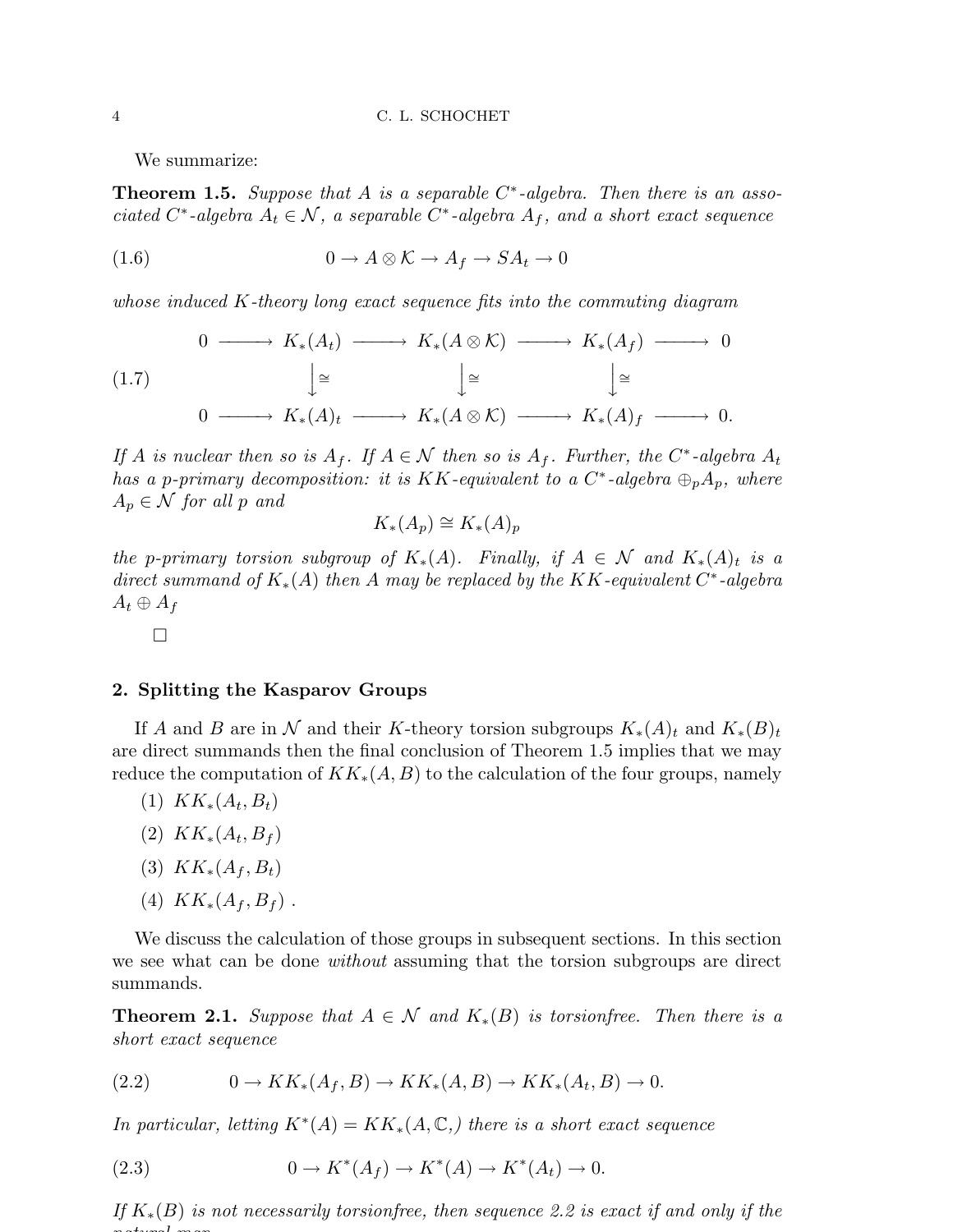(2.4) 
$$
\theta_h^* : Hom_{\mathbb{Z}}(K_*(A), K_*(B)) \to Hom_{\mathbb{Z}}(K_*(A_t), K_*(B))
$$

*is onto, where*  $\theta$  :  $K_*(A_t) \to K_*(A)$  *is the canonical inclusion.* 

Note that the map  $\theta_h^*$  $\frac{1}{h}$  in (2.4) is frequently onto. This is the case, for instance, if  $K_*(A_t)$  is a direct summand of  $K_*(A)$ .

The map  $\theta$  is, up to isomorphism, the boundary homomorphism in the  $K_{*}$ sequence associated to the short exact sequence

$$
0 \to A \otimes \mathcal{K} \to A_f \to SA_t \to 0
$$

and hence

$$
\theta(x)=x\otimes_{A_t}\delta
$$

where  $\delta \in KK_1(A_t, A)$  by [9]. Thus the map  $\theta_h^*$  $\frac{k}{h}$  of (2.4) is induced from a KKpairing.

*Proof.* Consider the commuting diagram

$$
Hom_{\mathbb{Z}}(K_{*}(A_{t}), K_{*}(B)) \qquad KK_{*-1}(A_{t}, B) \qquad 0
$$
\n
$$
\begin{array}{c}\n0 \longrightarrow \operatorname{Ext}_{\mathbb{Z}}^{1}(K_{*}(A_{f}), K_{*}(B)) \longrightarrow \operatorname{KK}_{*}(A_{f}, B) \longrightarrow \operatorname{Hom}_{\mathbb{Z}}(K_{*}(A_{f}), K_{*}(B)) \longrightarrow 0 \\
\downarrow \qquad \qquad \downarrow \qquad \qquad \downarrow \qquad \qquad \downarrow \\
0 \longrightarrow \operatorname{Ext}_{\mathbb{Z}}^{1}(K_{*}(A), K_{*}(B)) \longrightarrow \operatorname{KK}_{*}(A, B) \longrightarrow \operatorname{Hom}_{\mathbb{Z}}(K_{*}(A), K_{*}(B)) \longrightarrow 0 \\
\theta_{e}^{*} \downarrow \qquad \qquad \theta_{e}^{*} \downarrow \qquad \qquad \theta_{h}^{*} \downarrow \\
0 \longrightarrow \operatorname{Ext}_{\mathbb{Z}}^{1}(K_{*}(A_{t}), K_{*}(B)) \longrightarrow \operatorname{KK}_{*}(A_{t}, B) \longrightarrow \operatorname{Hom}_{\mathbb{Z}}(K_{*}(A_{t}), K_{*}(B)) \longrightarrow 0 \\
\downarrow \qquad \qquad \downarrow \qquad \qquad \theta_{h}^{*} \downarrow \qquad \qquad \theta_{h}^{*} \downarrow \\
0 \qquad \qquad \operatorname{KK}_{*+1}(A_{f}, B) \qquad \operatorname{Ext}_{\mathbb{Z}}^{1}(K_{*}(A_{f}), K_{*}(B))\n\end{array}
$$

The three middle rows are exact by the UCT, the middle column is exact by the exactness of  $KK$ , and the two outer columns are exact by the standard  $Hom-Ext$ sequence.

Suppose that  $K_*(B)$  is torsion free. Then

$$
(2.5) \t\t\t Hom_{\mathbb{Z}}(K_*(A_t), K_*(B)) = 0
$$

since  $K_*(A_t)$  is a torsion group, and the surjectivity of  $\theta_e^*$  $_e^*$  implies the surjectivity of  $\theta^*$ .

If  $K_*(B)$  is not necessarily torsion free, then the Snake Lemma [11] implies that there is an exact sequence

$$
0 = Coker(\theta_e^*) \longrightarrow Coker(\theta^*) \longrightarrow Coker(\theta_h^*) \longrightarrow 0
$$

and hence  $\theta_h^*$  $\hat{h}$  is onto if and only if  $\theta^*$  is onto. The theorem then follows immediately, for the middle column of the diagram degenerates to (2.2) if and only if  $\theta^*$  is onto.  $\square$ 

Next we consider the dual situation, when  $K(A)$  is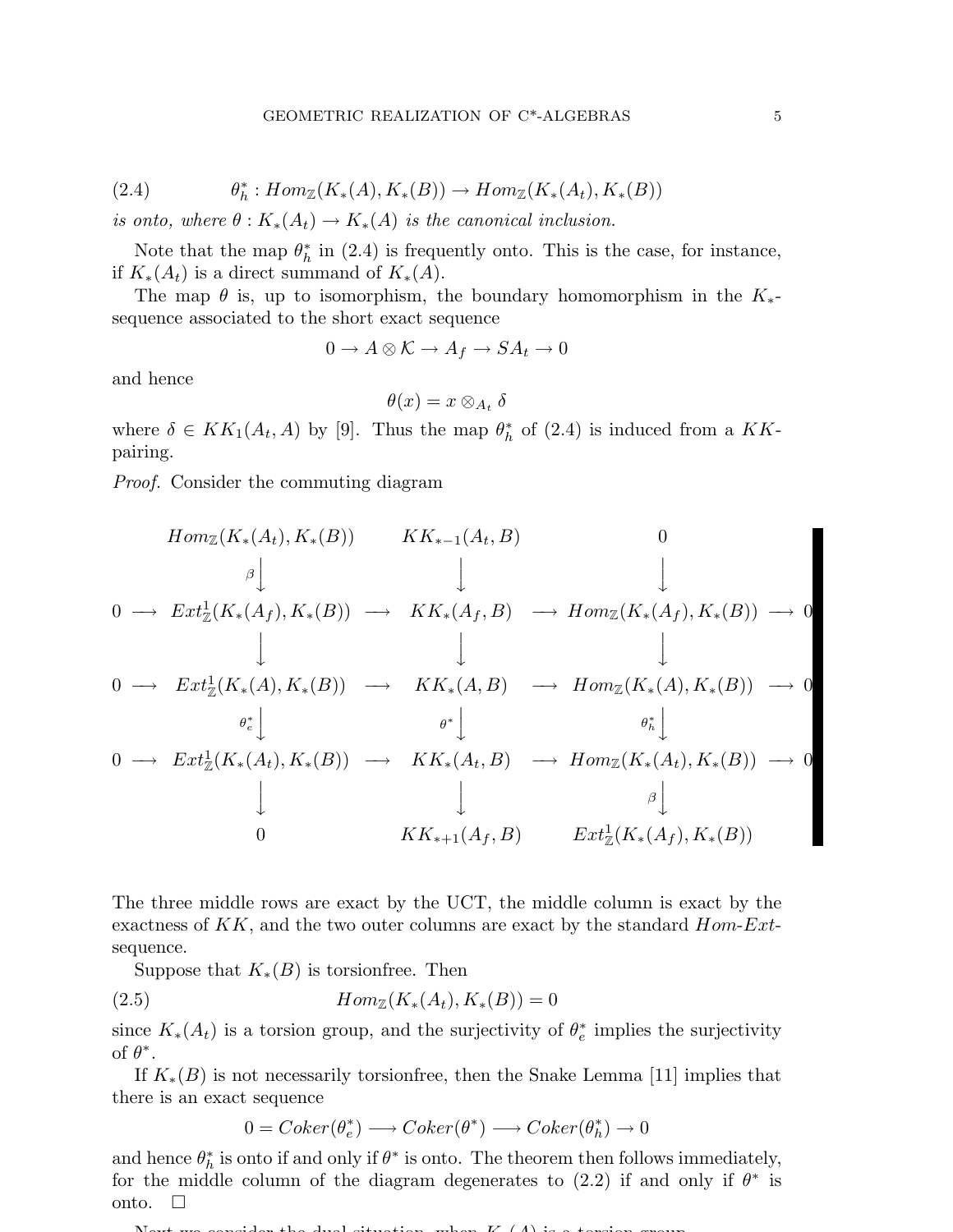**Theorem 2.6.** Suppose that  $A \in \mathcal{N}$  and that  $K_*(A)$  is a torsion group. Then *there is a natural exact sequence*

$$
(2.7) \t\t 0 \to KK_*(A, B_t) \to KK_*(A, B) \to KK_*(A, B_f) \to 0.
$$

*If* K∗(A) *is not a torsion group then sequence (\*) is exact if and only if the natural map*

$$
\pi_*: Hom_{\mathbb{Z}}(K_*(A), K_*(B)) \to Hom_{\mathbb{Z}}(K_*(A), K_*(B_f))
$$

*is onto, where*  $\pi : B \otimes \mathcal{K} \to B_f$  *is the natural map.* 

The proof of this result is dual to that of Theorem 2.1 and is omitted for brevity.  $\square$ 

## 3. Computing  $KK_*(A_f, B)$

In this section we consider the case where  $K_*(A)$  is torsionfree (so that  $A = A_f$ ). Recall  $[2, 12]$  that a subgroup H of an abelian group K is *pure* if for each positive integer n,

$$
nH = H \cap nG,
$$

and an extension of groups

$$
0\to H\to K\to G\to 0
$$

is *pure* if H is a pure subgroup of K. For abelian groups G and H,  $Pext_{\mathbb{Z}}^1(G, H)$  is the subgroup of  $Ext^1_{\mathbb{Z}}(G,H)$  consisting of pure extensions.

Recall [5, 8] that there is a natural topology on the Kasparov groups and that with respect to this topology the UCT sequence splittings constructed in [4] are continuous, so that the splitting is a splitting of topological groups [9].

**Theorem 3.1.** *Suppose that*  $A \in \mathcal{N}$  *and that*  $K_*(A)$  *is torsionfree. Then there is a natural sequence of topological groups*

$$
0 \to \text{Pext}^1_{\mathbb{Z}}(K_*(A), K_*(B)) \to KK_*(A, B) \to \text{Hom}_{\mathbb{Z}}(K_*(A), K_*(B)) \to 0
$$

*The group*  $Pext_{\mathbb{Z}}^1(K_*(A), K_*(B))$  *is the closure of zero in the natural topology on the group* KK∗(A, B) *and thus the group*

 $Hom_{\mathbb{Z}}(K_*(A), K_*(B))$  *is the Hausdorff quotient of*  $KK_*(A, B)$ *.* 

*Proof.* The UCT gives us the sequence

 $0 \to Ext^1_{\mathbb{Z}}(K_*(A), K_*(B)) \to KK_*(A, B) \to Hom_{\mathbb{Z}}(K_*(A), K_*(B)) \to 0$ 

which splits unnaturally. If  $K_*(A)$  is torsion free then

$$
Pext_{\mathbb{Z}}^{1}(K_{*}(A), K_{*}(B)) \cong Ext_{\mathbb{Z}}^{1}(K_{*}(A), K_{*}(B)).
$$

The remaining part of the theorem holds since we have shown in general [10] that the group  $Pext_{\mathbb{Z}}^1(K_*(A), K_*(B))$  is the closure of zero in the natural topology on  $KK_*(A, B)$  in the presence of the UCT.

 $\Box$ 

We note that the resulting algebraic problems are frequently very difficult. If G is a torsion free abelian group then  $Hom_{\mathbb{Z}}(G, H)$  is unknown in general, though there is much known in special cases (cf. [2, 3]). The group  $Pext_{\mathbb{Z}}^1(G, H)$  is also difficult, though the case  $Pext^1_{\mathbb{Z}}(G,\mathbb{Z})$  is known (cf. [3]). We discuss  $Pext$  in detail  $\mathop{\mathrm{in}}$   $|12|$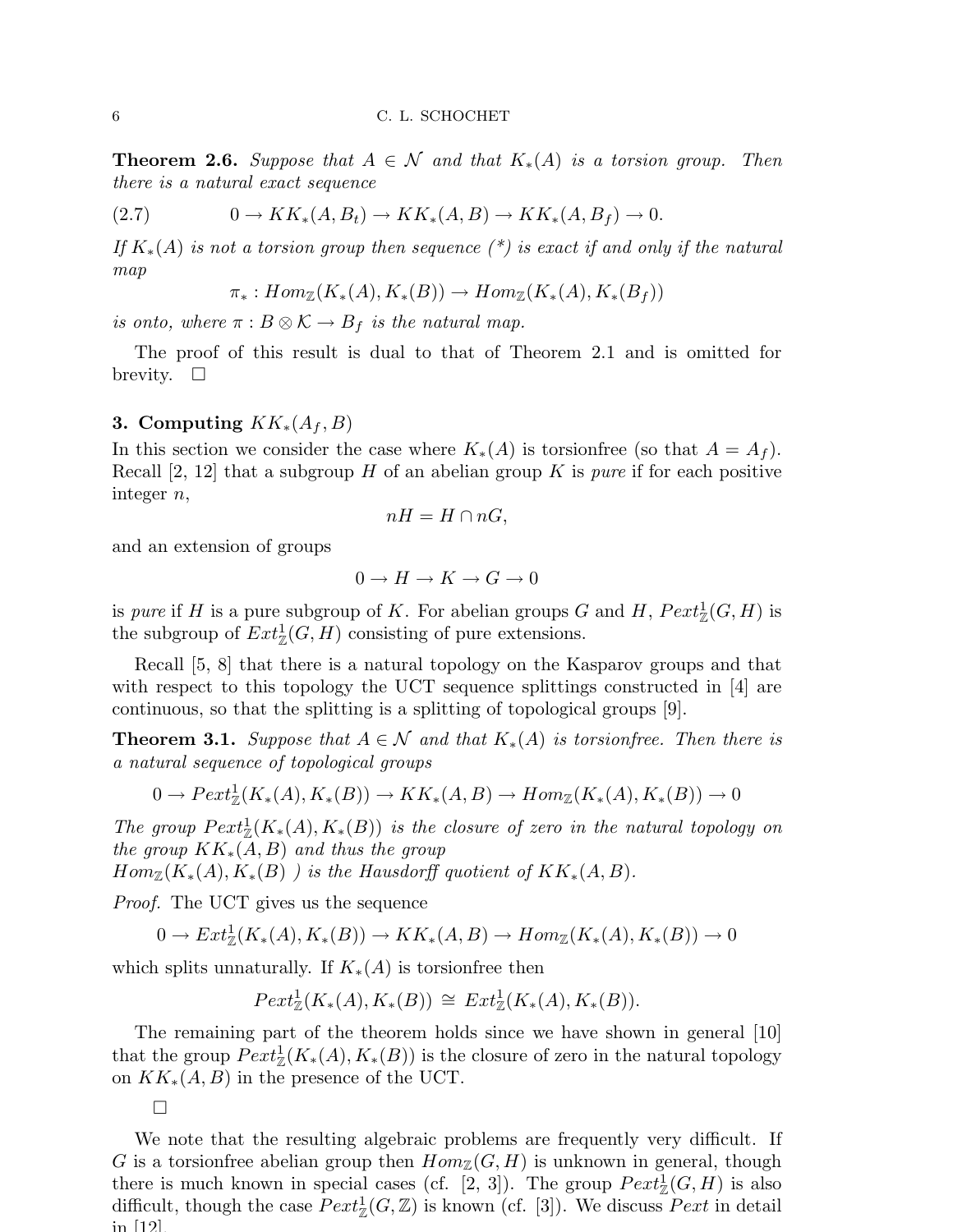## 4. Computing  $KK_*(A_t, B)$

In this section we concentrate upon the situation when  $K_*(A)$  is a torsion group. Before beginning, we digress slightly to recall [7] in more detail how one introduces coefficients into K-theory.

Given a countable abelian group G, select some  $C^*$ -algebra  $N_G \in \mathcal{N}$  with

$$
K_0(N_G) = G \qquad K_1(N_G) = 0.
$$

The  $C^*$ -algebra  $N_G$  is unique up to  $KK$ -equivalence, by the UCT. Then for any  $C^*$ -algebra A, define

(4.1) 
$$
K_j(A;G) \cong K_j(A \otimes N_G).
$$

The Künneth Theorem [6] implies that there is a natural short exact sequence

(4.2) 
$$
0 \to K_j(A) \otimes G \xrightarrow{\alpha} K_j(A;G) \to Tor_1^{\mathbb{Z}}(K_{j-1}(A),G) \to 0
$$

which splits unnaturally. If G is torsionfree then  $\alpha$  is an isomorphism

$$
\alpha: K_j(A) \otimes G \stackrel{\cong}{\longrightarrow} K_j(A;G).
$$

Let  $\mathbf{X}(G) = Hom(G, \mathbb{R}/\mathbb{Z})$  denote the Pontryagin dual of the group G.

**Theorem 4.3.** Suppose that  $A \in \mathcal{N}$  with  $K_*(A)$  a torsion group and suppose that  $K_*(B)$  *is torsionfree, so that*  $A = A_t$  *and*  $B = B_f$ *. Then:* 

(1)

$$
KK_*(A, B) \cong Ext^1_{\mathbb{Z}}(K_*(A), K_{*-1}(B)).
$$

(2)

$$
KK_*(A, B) \cong Hom_{\mathbb{Z}}(K_*(A), K_{*-1}(B) \otimes \mathbb{Q}/\mathbb{Z}).
$$

- (3) *The group* KK∗(A, B) *is reduced and algebraically compact.*
- (4)

*.*

$$
K^j(A) \cong \mathbf{X}(K_{j-1}(A))
$$

(5) *More generally, if* K∗(B) *is finitely generated free, then*

$$
KK_j(A, B) \cong \oplus_n \mathbf{X}(K_{j-1}(A))
$$

*where n is the number of generators of*  $K_*(B)$ *.* 

*Proof.* Part 1) follows at once from the UCT and the fact that there are no nontrivial homomorphisms from a torsion group to a torsionfree group. Part 2) follows from Part 1) by elementary homological algebra. Part 3) follows easily from a deep result of Fuchs and Harrison [cf. 2, 46.1]: if G is a torsion group then any group of the form  $Hom_{\mathbb{Z}}(G, H)$  is reduced and algebraically compact. Part 4) follows from part 3) by setting  $B = \mathbb{C}$  and observing that for any torsion group G, we have

$$
\mathbf{X}(G) = Hom_{\mathbb{Z}}(G, \mathbb{Q}/\mathbb{Z})
$$

 $\Box$ 

There is one additional case that fits into the present discussion and which partially overlaps with the result above.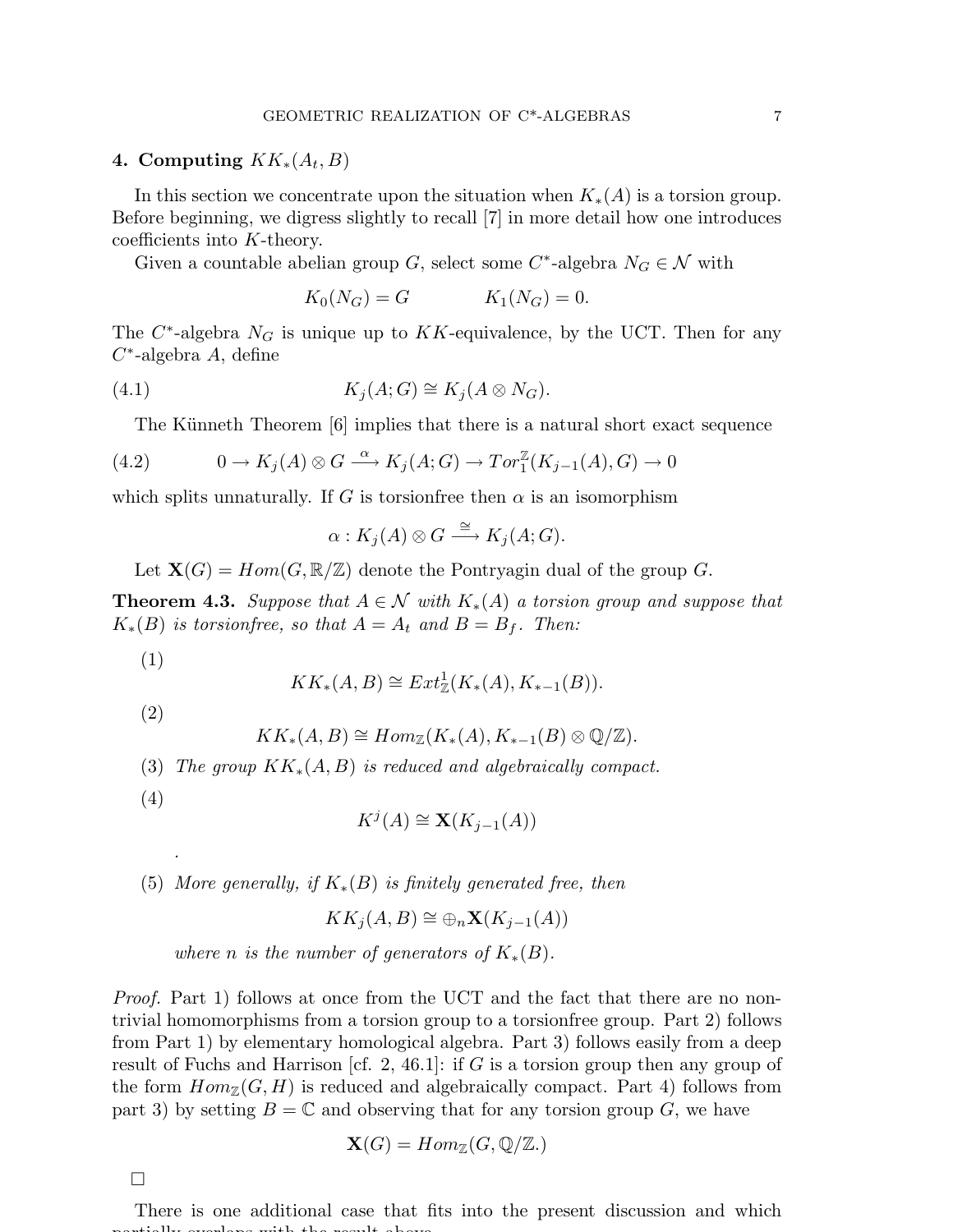#### 8 C. L. SCHOCHET

**Theorem 4.4.** *Suppose that*  $A \in \mathcal{N}$  *and that*  $K_*(A)$  *has no free direct summand. Then there is a natural short exact sequence of topological groups*

(4.5) 
$$
0 \to Hom_{\mathbb{Z}}(K_*(A), \mathbb{R}) \to \mathbf{X}(K_*(A)) \xrightarrow{\chi} K^*(A) \to 0.
$$

*The map*  $\chi$  :  $\mathbf{X}(K_*(A)) \to K^*(A)$  *is a degree one continuous open surjection. It is a homeomorphism if and only if* K∗(A) *is a torsion group.*

To be explicit about the grading,

$$
\chi: \mathbf{X}(K_j(A)) \to K^{j-1}(A)
$$

which is the usual parity shift as torsion phenomena move from homology to cohomology.

*Proof.* The UCT for  $K^*(A)$  has the form

$$
0 \to Ext^1_{\mathbb{Z}}(K_*(A), \mathbb{Z}) \stackrel{\delta}{\to} K^*(A) \to Hom_{\mathbb{Z}}(K_*(A), \mathbb{Z}) \to 0
$$

with  $\delta$  of degree one, so it suffices to compute Ext. In general the short exact sequence

$$
0 \to \mathbb{Z} \to \mathbb{R} \to \mathbb{R}/\mathbb{Z} \to 0
$$

yields a long exact sequence

$$
Hom_{\mathbb{Z}}(K_*(A),\mathbb{Z}) \to Hom_{\mathbb{Z}}(K_*(A),\mathbb{R}) \to \mathbf{X}(K_*(A)) \to Ext^1_{\mathbb{Z}}(K_*(A),\mathbb{Z}) \to 0.
$$

The fact that  $K_*(A)$  has no free direct summand implies that  $Hom_{\mathbb{Z}}(K_*(A), \mathbb{Z}) = 0$ , so the sequence degenerates to

$$
0 \to Hom_{\mathbb{Z}}(K_*(A), \mathbb{R}) \to \mathbf{X}(K_*(A)) \to Ext^1_{\mathbb{Z}}(K_*(A), \mathbb{Z}) \to 0.
$$

Applying the UCT one obtains the sequence 4.5 as desired. The map  $\chi$  is the composite of the UCT map and a natural homeomorphism. The rest of the Theorem is immediate.

 $\Box$